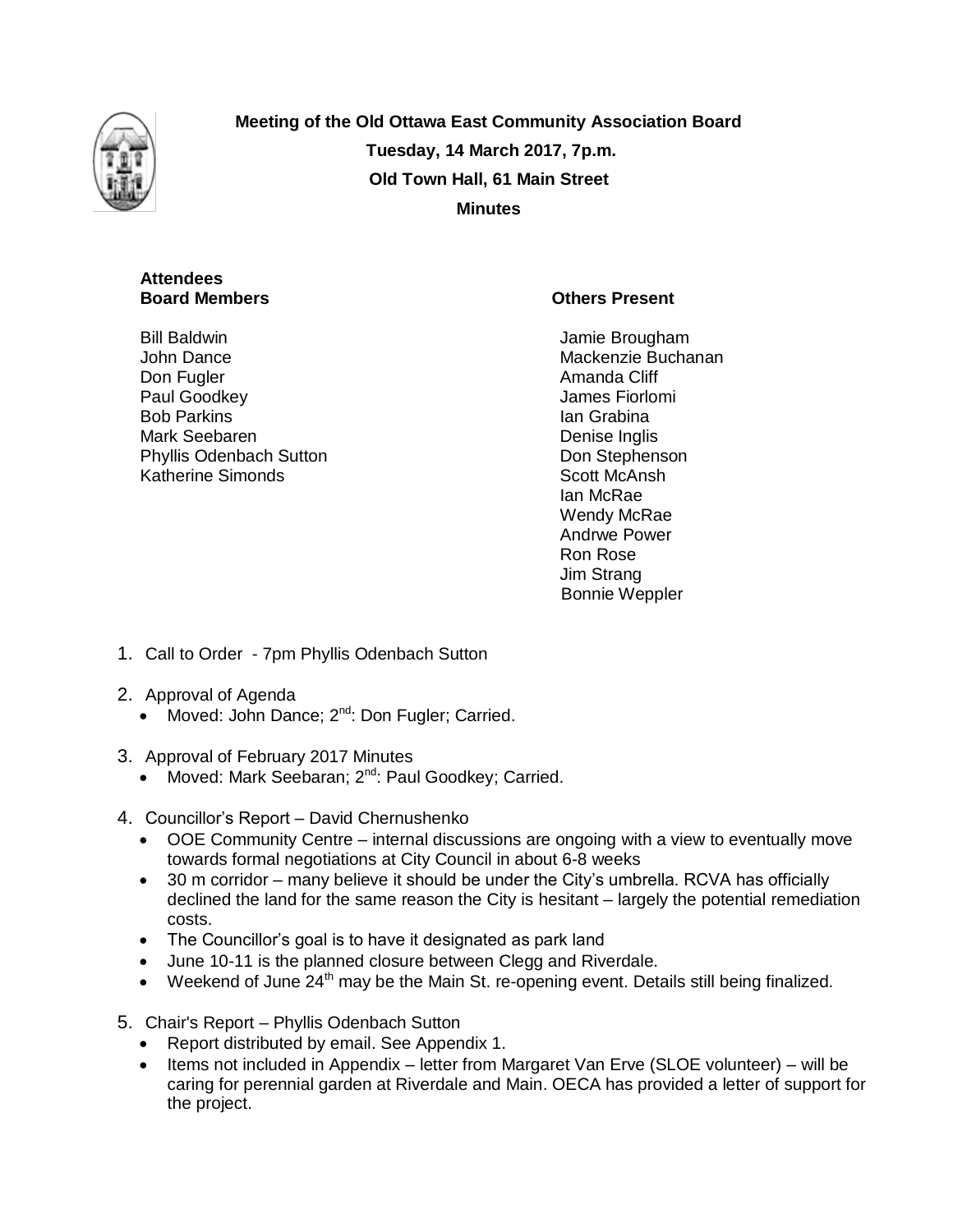- Erin O'Connor was unable to attend the meeting but provided the following updates through Phyllis: a spruce tree that was initially meant to be protected throughout construction is going to be cut down at 140 Springhurst due to remediation work. A new tree will be planted in its place.
- Residents living in an R4 zone are invited to respond to an R4 review.
- Coachhouse amendments are underway. Can be found online. Only one application received to date.
- St. Paul's may be co-hosting PM book club Sesquicentennial event, subject to approval by their Board.
- 6. Treasurer's Report Don Fugler
	- No report.
- 7. Committee Reports
	- Planning
		- o No report.
	- SLOE John Dance
		- $\circ$  Some members of SLOE will be meeting with Regional representatives for a review of how successful Regional has been in implementing the "Deep Green" initiative.
		- o SLOE's Sesqui-tree Canada 150 project will see the potting of tree seedlings and offer for sale potentially at the Main Farmers market and elsewhere– and offer advice on how to grow, what variety to plant etc.
		- o John moved the following motion: *That the Board provide \$200 towards the Sesqui-tree Project for the purpose of purchasing 100 trees as part of a SLOE Sesquicentennial*  Project. 2<sup>nd</sup>: Paul Goodkey; Carried.
		- o Motion subsequently amended by John to seek \$300 to purchase 150 trees.  $2^{nd}$ : Mark Seebaran; Carried.
	- Transportation Ed Janes
		- o No report.
		- $\circ$  Jim Strang raised the issue of noise pollution on the 417 Highway, particularly for residents north of the Queensway. Suggested installing "no engine breaking" signs to reduce disturbances. A letter will be written to the Councillor.
	- Federation of Citizens' Associations Bob Parkins
		- o Meeting recently held a summary of the existing Transportation Master Plan was provided. Ottawa now has 500,000 cars on the road. Possible adjustments to the TMP – 36 sections proposed down from 90 in the current plan. Could be examined by City Council in the future.
	- City Centre Coalition Kate Martin
		- o No report
	- Communications Catherine Pacella
		- o No report
	- Community Safety Mark Seebaran
		- o Report distributed by email. See Appendix 2.
		- o Ottawa City site has updated crimes by neighbourhood with data from Ottawa City Police. Residents south of Clegg included in Old Ottawa South according to data. Most recent statistics are from 2011-2015.
	- Membership Suzanne Johnston
		- o No report
- 8. Community Activities Group Don Stephenson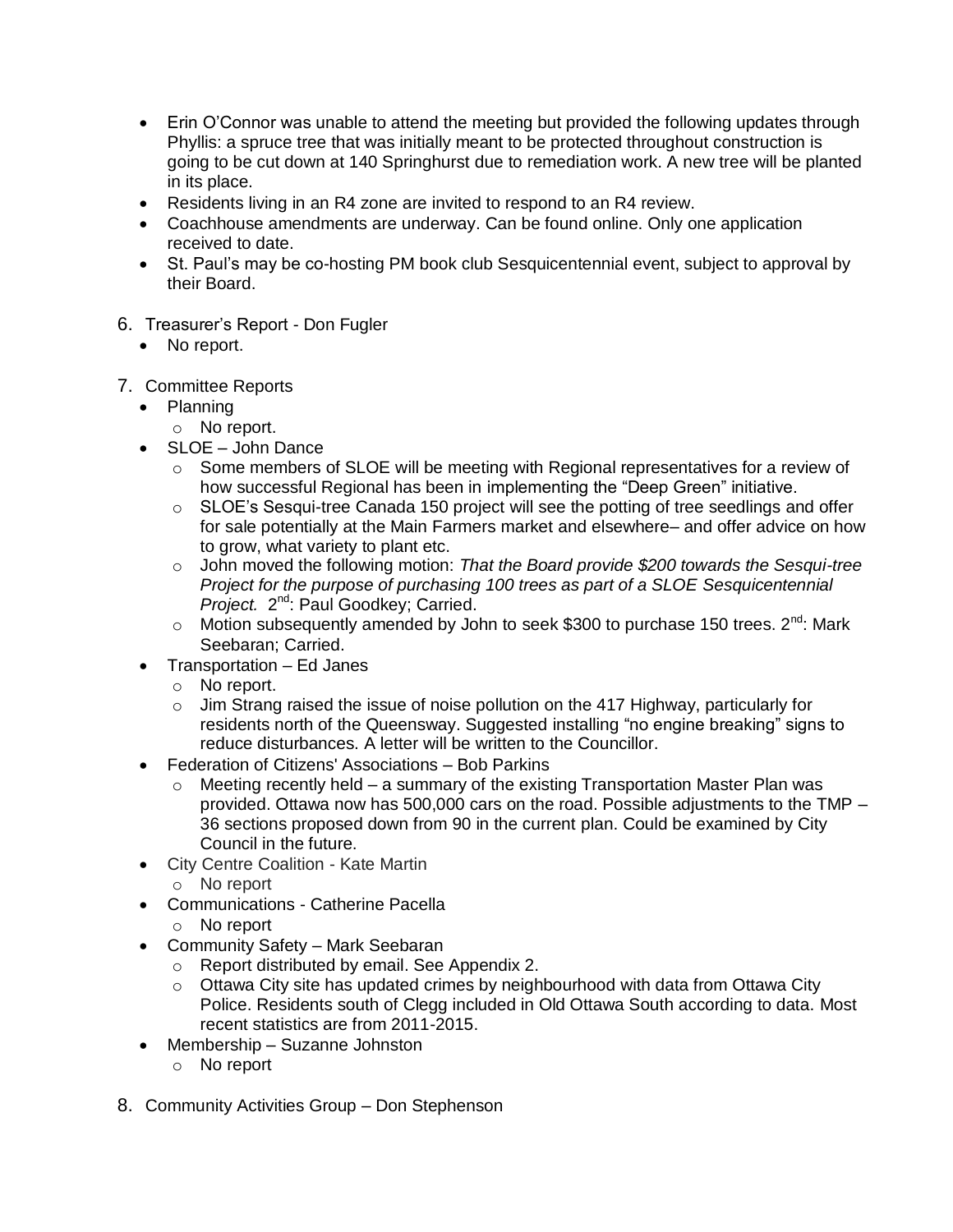- Ontario Childcare Act changes requiring the presence of certain number of qualified caretakers has resulted in the removal of activities for 3 year olds from CAG programming – issue will be discussed during CAG's April meeting to determine whether CAG can meet provincial requirements and continue providing such programming.
- 9. New Business
	- Ron Rose February minutes should be corrected to indicate that the returning of \$100,000 is for a community centre and not the Grand Allee.
	- Phyllis inquired about interest in having St. Paul's make a presentation at an upcoming board meeting regarding their future plans and objectives. The notion was well-received. St. Paul's has been made aware of upcoming OECA Meeting dates and will reply with their availability.
- 10. Motion to Adjourn: Moved:; 2<sup>nd</sup>: Carried.
	- Date of Next Meeting: 11 April 2017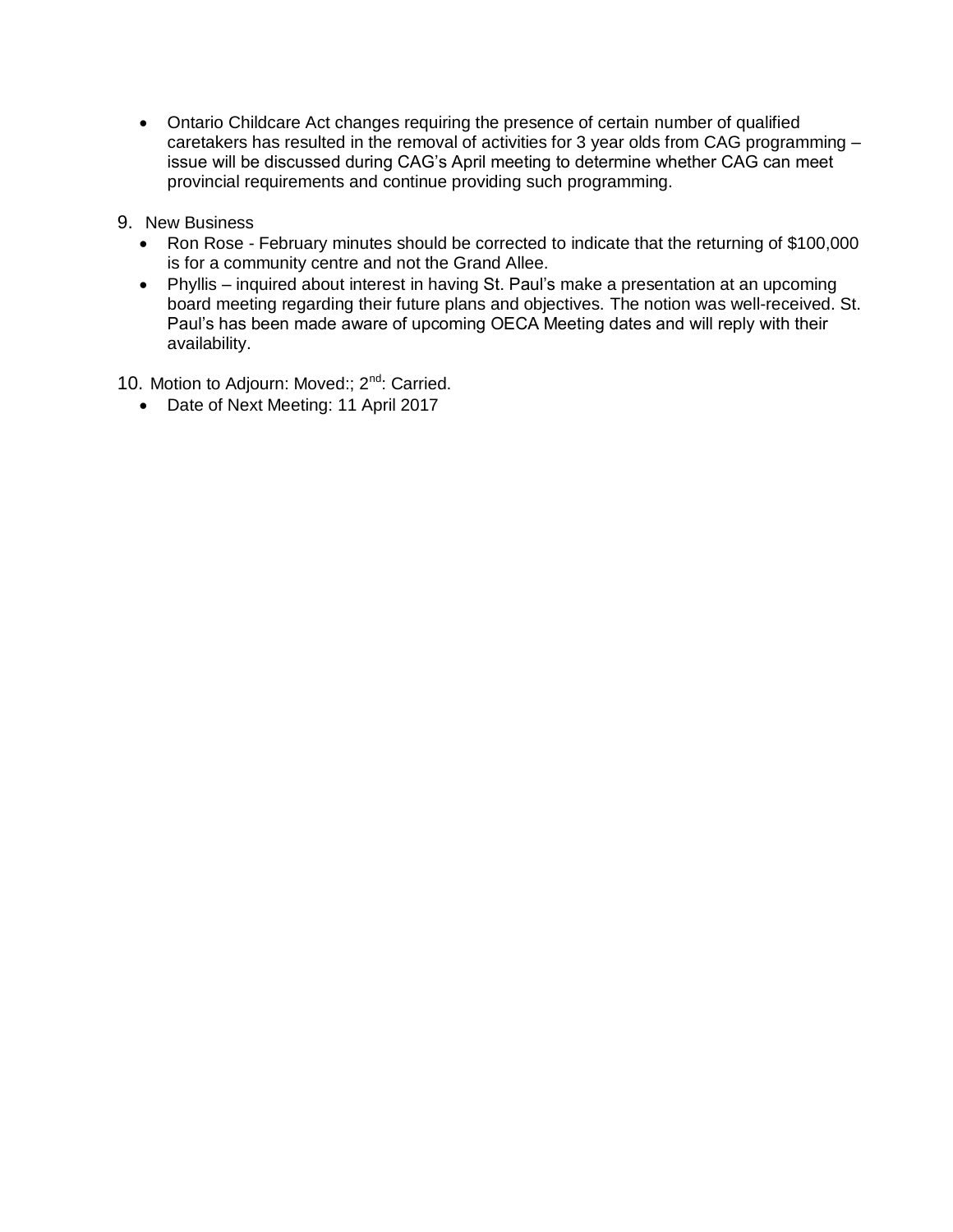#### **Chair's report March 14, 2017**

#### **Main Street**

- I am happy to report that concerns re limited street lighting south of Clegg have now been resolved; my understanding is that the bus stops just south of Clegg on Main are now well lit and it is much brighter on the sidewalks

- thanks to the concerned residents who raised the issue as well as the City for responding so quickly

#### **PM Sesquicentennial project**

- I am pleased to report that we now have 9 confirmed speakers; see our OOECA web-site for our tentative schedule and other information <https://ottawaeast.ca/pm150> (thanks Catherine)

- our format will be a 1 hour presentation followed by Q&A / discussion session of 1 hour; our moderator will be Bob Parkins

- our locale will initially be the Old Town Hall

- we have been focusing our publicity thus far on our community and have used the e-update to promote our March 28 first speaker on Sir Wilfrid Laurier; John is following up with our neighbours in the Glebe and Old Ottawa South as well as media outlets

- He has also drafted an article on our proposed series for the next Mainstreeter (MS)

- if we could get agreement from the MS, we think it would also be a good idea to have an article on each of the presentations - volunteers to write the articles would be greatly appreciated

- John and I met with Saint Paul University (SPU) on Friday, March 10 and raised the possibility of SPU co-hosting this series and allowing us to use their campus facilities; we received very positive feedback and Rector Beauvais will be seeking SPU Board approval

- we are also exploring the idea of trying to tape the proceedings

- *we hope to see as many Board members and members of the community as possible register and attend these evenings* **-** please register by sending an e-mail to [info@ottawaeast.ca](mailto:info@ottawaeast.ca)

#### **SPU presentation at upcoming OOECA Board meeting**

- we are exploring possible dates with SPU for a presentation by Rector Chantal Beauvais to our CA on their strategic plan

- there are many exciting plans that are in the works for SPU, including extensive renovations for their new school of social innovation, as well as landscaping on the north side of the university and the enhancement of the student and community space (which will include a new area for Cafe Urban that includes an accessible heated courtyard)

#### **Circumnavigation of Rideau Island sesquicentennial project**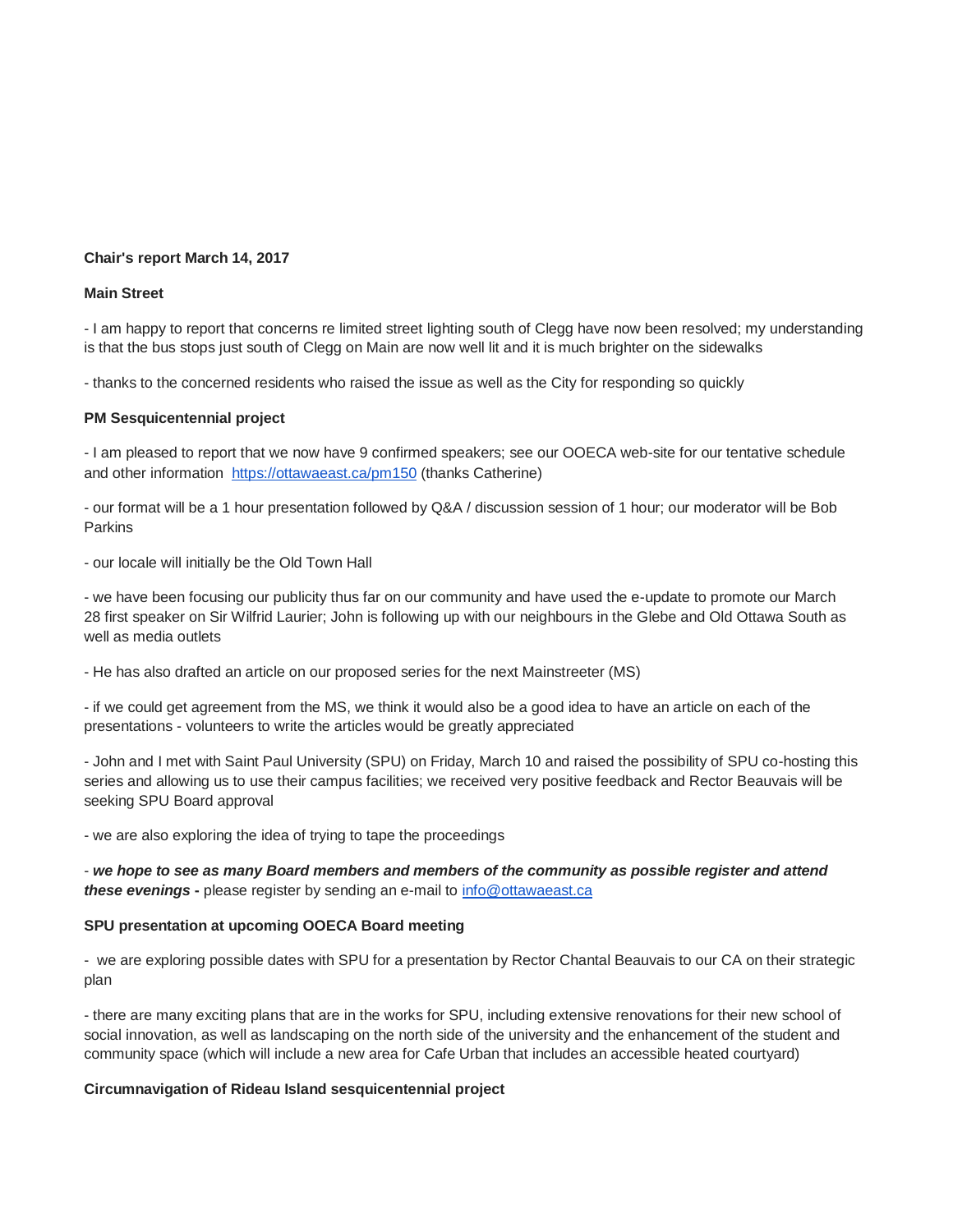- our Councillor has offered to make a contribution of \$100 to help in defraying the costs of our post-paddle celebration

- John is still looking for some additional help to ensure this event is a big success

## **"Sesqui-Tree" Project - Proposed SLOE OOECA effort**

- the objective of this initiative is to encourage tree planting in Old Ottawa East by providing tree seedlings and planting / care advice to residents at a nominal cost - this item will be discussed at our March Board meeting

## **Regional's Greystone Village**

- the zoning amendment for the North Village (D02-02-16-0057) was approved by the City's Planning Committee on February 28. It will go to Council for approval on March 8, 2017

- the primary concern of the OOECA was the potential for future encroachment into the 10 metre corridor which accommodates the multi-use pathway (MUP) on the eastern edge of the property

- following a discussion at the last Board meeting, the CA indicated to the City and Regional, we would not oppose the zoning amendment (which includes a limited encroachment on this corridor by 2 units) if we received an assurance that future changes could not be made with respect to incursions in this 10 metre corridor.

- a representative from Regional subsequently provided us with the following assurance:

"Regional has agreed and will be conditioned by the City to place a legal restrictive covenant over the full length of the area which makes up the 10m buffer along the 30m river corridor. This will occur when the subdivision is registered and before permits are issued and will be placed on units 48 & 49 land titles for in perpetuity. This covenant will prevent anyone from building a shed, place any fencing or building a new home in this area regardless of what the setbacks are. The fencing proposed around unit 49 side yard respects this boundary as it wraps around."

- while the OOECA did not raise any issues with respect to the zoning amendment at the February 28 Planning Committee meeting, John Dance was allowed to make a presentation on the desirability of the creation of a New Rideau River Park on the eastern 30m corridor along the River zoned Open Space of Regional's development.

- note the recent news, the Rideau Valley Conservation Authority has recently declined to accept this land, while the City continues to resist taking ownership

- watch for John's article in the next Mainstreeter on this issue

- Construction progress: Regional is moving ahead with soil remediation of Phase 2 & 3 starting April 1. This includes the lands adjacent to residents of Springhurst Ave. This work is estimated to take 3 months, at which time Regional anticipates starting the construction of the sewers and future roads in Phase 2 including the expansion of Oblats Avenue. In preparation for this work, Regional has applied for a tree removal permit and anticipate the removal of select trees starting in two weeks. Tree protection fencing will be installed to protect trees that are to be preserved.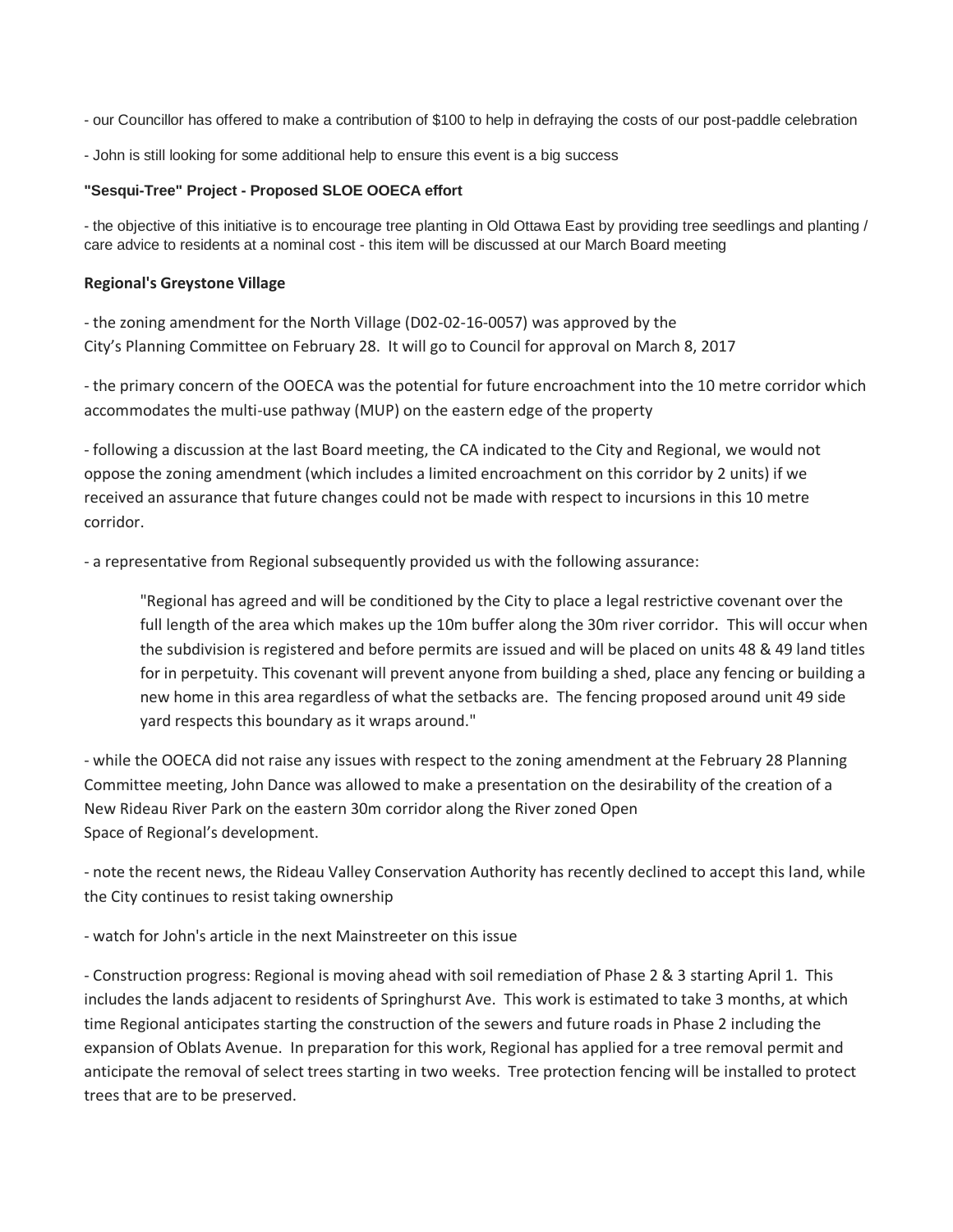- Demolition of the Lacombe building and garage (attached to the north side of the Deschâtelets) is targeted to begin April 1 as well. Careful attention will be made to ensure there is no impact on the heritage portion of the Deschâtelets building

## **Greenfield Ave**

- we have received concerns from north of the Queensway residents about engine braking on large diesel trucks (Jacobs Brakes or Jake Brakes) as they rapidly decelerate while on the Nicholas access route behind Kings Landing, to and from the city core. (The use of Jacobs Braking system causes a very loud rapid machine gun like noise which can be clearly heard by homeowners in this northern sector of OOE.)

- the issue of sound barriers (or a lack thereof) also remains a concern

- there is also an ongoing issue with stormwater surface drainage; residents feel they are not getting cooperation from the Province and only very slow and incomplete feedback from the City

## **OOECA Planning Committee**

- the February planning committee discussion considered the recent coach house bylaw proposed revisions, the status of a number of developments north of the Queensway (47 Havelock, 41 Concord St North, 99 Greenfield), and the Regional zoning amendment for the North Village (discussed above)

- the committee intends to note its concern with the proposed change to the recently approved by-law regulations to allow more height (with the potential for a second storey) for coach houses

- we also discussed the proposed patio right of way rules which were approved at the City Transportation Committee meeting on March 1

## **Community electronic information**

- the idea of having a better sharing / coherence of the community's various electronic faces (I.e., the Mainstreeter site and its Facebook page; CAG's weekly e-updates, Facebook page and web-site; and the OOECA web-site) has come up in the discussion of the difficulty of community members to readily get a clear picture of what's new

- it will probably be difficult to get a discussion going right now as the Mainstreeter is in the midst of searching for a new editor, but I think the idea has a lot of merit

- if anyone is interested in getting involved in a discussion on this topic later this year, please let me know